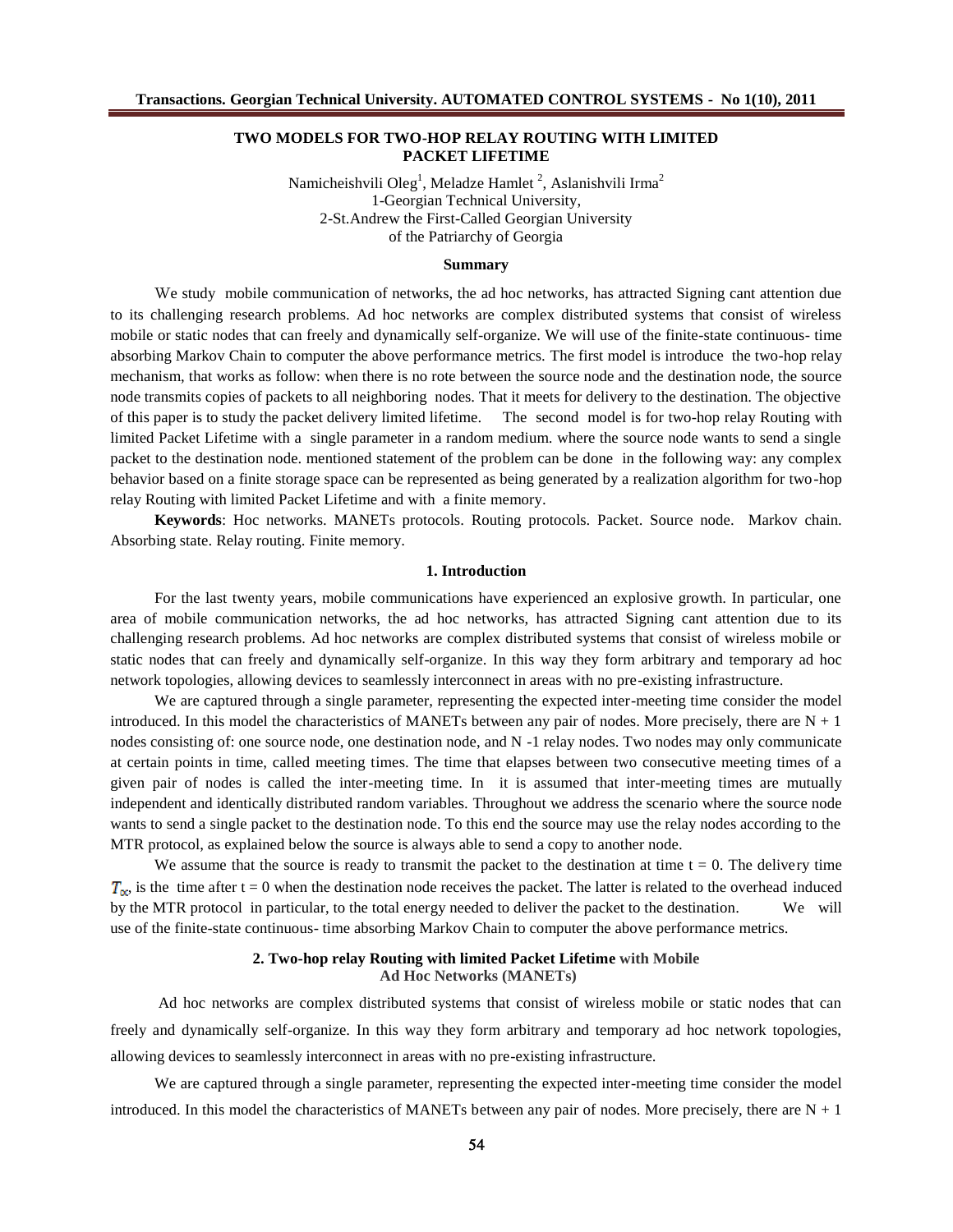nodes consisting of: one source node, one destination node, and N -1 relay nodes. Two nodes may only communicate at certain points in time, called meeting times. The time that elapses between two consecutive meeting times of a given pair of nodes is called the inter-meeting time. In it is assumed that inter-meeting times are mutually independent and identically distributed random variables.

Throughout we address the scenario where the source node wants to send a single packet to the destination node. To this end the source may use the relay nodes according to the MTR protocol, as explained below the source is always able to send a copy to another node.

We assume that the source is ready to transmit the packet to the destination at time  $t = 0$ . The delivery time  $T_{\infty}$  is the time after t = 0 when the destination node receives the packet. The latter is related to the over head induced by the MTR protocol in particular, to the total energy needed to deliver the packet to the destination. introduce the two-hop relay mechanism, that works as follow: when there is no rote between the source node and the destination node, the source node transmits copies of packets to all neighboring nodes. That it meets for delivery to the destination. The objective of this paper is to study the packet delivery limited lifetime.

At time  $t = 0$ , the source is ready to transmit the packet the destination. Let denotes the packet delivery time (or delivery delay), defined to as the first time  $T_d$  after  $t = 0$  when the destination node receives the packet (or a copy of the packet). Let  $G_d$  denotes the number of copies generated by the source before the delivery time. The state of the system for  $t < Td$  is represented by the random variable  $I(t) \in \{1, 2, \ldots, N\}$ , where  $I(t)$  gives the number of copies. For *t Td*, it is assumed that the state of the system,  $I(t)$ , is *a*. Under the assumptions made,  $\{I(t), t \quad 0\}$  is an absorbing, finite state continuous-time Markov chain, with transient states *{*1*,* 2*, . . . , N}* and absorbing state *a*. Let **MC** denotes the absorbing, finite-state, discrete-time Markov chain *embedded* just before the jump times of the Markov chain  $I(t)$ ,  $t \neq 0$ . Let  $m(i, j)$  be the  $(i, j)$ -entry of the fundamental matrix of **MC**. Recall that  $m(i, j)$  gives the expected number of visits to transient state *j* before absorption (or delivery time) given that  $I(0) = i$ . The following propositions hold.

Lemma: Consider a finite –state continuous-time, Markov Chain { $M(t)$ ,  $t \ge 0$ }, of states space ={1,...,n, n+1,…n +s}and infinitesimal generator matrix, G, of from

$$
G\begin{pmatrix}U&V\\O_n&O_s\end{pmatrix}
$$

where U is a n-by n matrix, V is a n by n-matrix,  $Q_m$  is a s-by n matrix of all entries equal to 0,  $Q_s$  is a sby s matrix of all entries equal to 0. The states  $\{n+1,..., n+s\}$  the absorbing states. Then, (a) The states  $\{1,..., n\}$  are all transient if and only if the matrix U is non-singular.

(b) The cumulative probability distribution, F(.), of the time until the absorption in one of the absorption states  $\{ n+1,..., n+s \}$ , given that  $M(0) = i$  for  $1 \quad i \quad m$ , reads

$$
F(t) = 1 - a_i \exp(Ut) e t \ge 0
$$
 (1.1)

where  $a_i$  is the n-dimensional row vector whose all components equal to 0 except the it one that it is equal to 1, e is the n-dimensional column vector whose all components are equal to 1, and

$$
\exp(Ut) := \sum_{i=0}^{\infty} \frac{(Ut)^i}{i!}
$$

with  $Ut)^{0} = I$  the n-by-n identity matrix. Given that  $M(0) = i$ , the nth order-moment of time until absorption reads:  $\mu_i^n = (1)^n n! (a_i U^{-n} e), i \ge 0$  (1.2).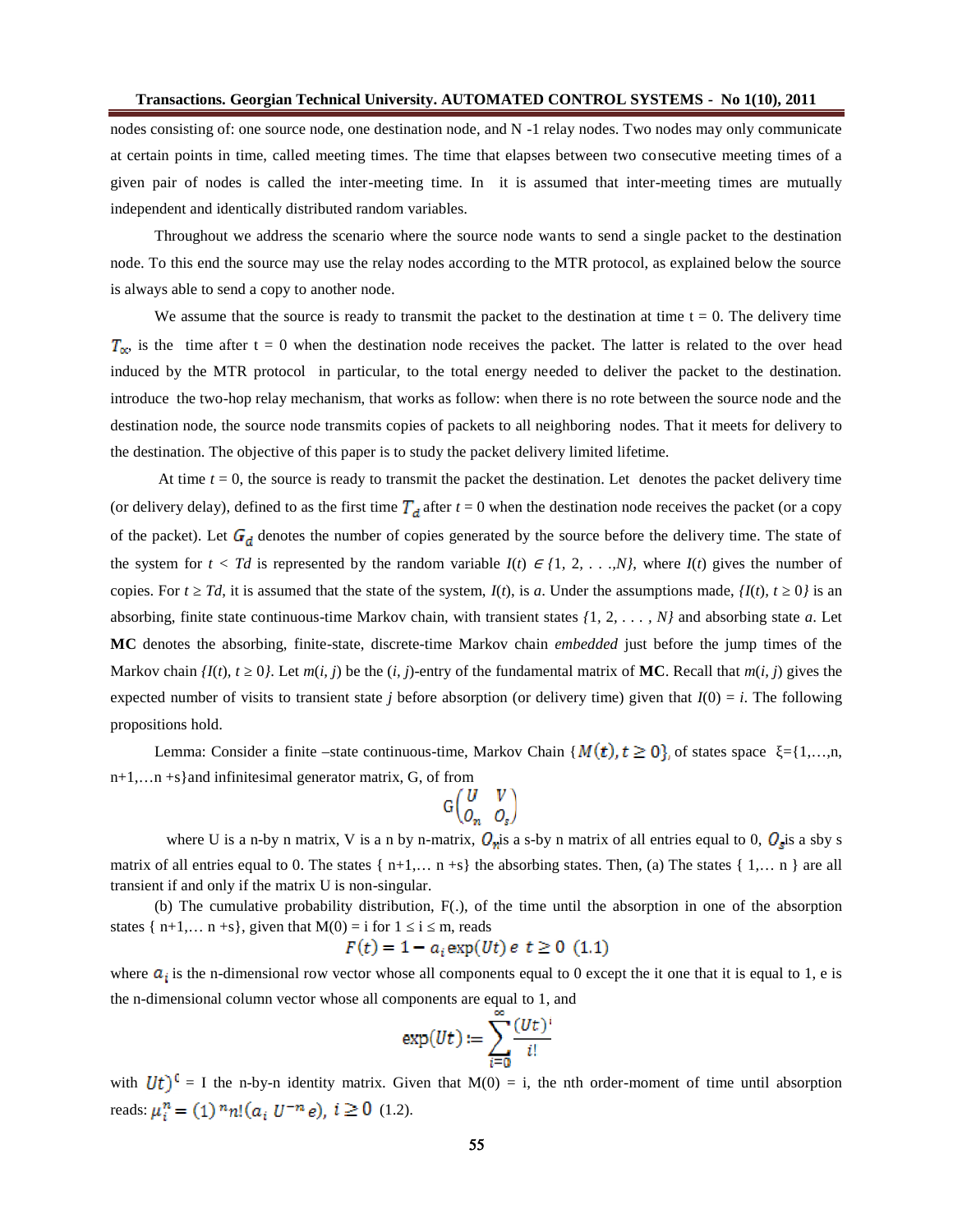(c) The (i, j)-entry of  $(-U^{-1})$ , for  $1 \le i, j \le n$ , is the expected amount of time spent in the transient state j, given that  $M(0) = i$ . (d) Let denote the n-by-n diagonal matrix of diagonal entries equal to those of U. The (i,j)-entry of  $(U^{-1} \Delta)$  for  $1 \le i, j \le n$ , gives the expected number of visits to state j, given that  $M(0) = i(e)$  The (i, j)-entry of  $(-U^{-1}V)$ , for  $1 \le i, j \le n$  and  $n + 1 \le i, j \le n + s$ , is the probability that absorption occurs in the state j, given that  $M(0) = i$ .

**Proof:** Assertions (a) and (b) are proved in [1]. Assertion (c) is the consequence of [1] and [2]. To prove Assertion (d) and (e), consider the intestates, discrete-time, absorbing Markov chain embedded just before the jump times of the Markov chain  $\{M(t), t \geq 0\}$ , The one-step transition probability matrix of the embedded Markov chain reads :

$$
\begin{pmatrix}\nI - \Delta^{-1}U & -\Delta^{-1}V \\
O_n & I_s\n\end{pmatrix}
$$

where Is is the s-by-s identity matrix. Theorems [GS97, Theorems 11.4 and 11.6] applied on the embedded Markov chain gives assertion (d) and (e) respectively. Coming back to our problem, in the following section we provide a Markovian Analysis that gives closed-form expressions of the distribution of  $T_d$  and  $G_d$ , and expected value of  $G_d$  [3]. Markovian Analysis- The state of the system is represented by the random variable  $I(t)$   $\in$  $\{1,2,\ldots n\}$  ag, where  $I(t) \in 1,2,\ldots n\}$  gives the number of copies when the packet has not been delivered to the destination (i.e., for  $0 \le t \le T_d$ ) and  $I(t) = a$  for  $t \le T_d$ . Under the assumptions made in 1.2,  $I(t)$ ,  $t < T_d$  is an absorbing, finite-state, continuous-time Markov chain, with absorbing state a (referred to as M from now on). Let  $P =$  $[p (i; j)]$  be the infinitesimal generator matrix of M. From the transition rate diagram of M in Fig  $(1)$  we find

$$
p(i, i + 1) = (N - i)\lambda, \quad i = 1, \dots N - 1
$$

$$
p(i, i - 1) = (i - 1)\mu, \quad i = 2, \dots N
$$

$$
p(i, a) = i\lambda, \quad i = 1, \dots N
$$

$$
p(i, i) = -(N)\lambda + (i - 1)\mu), \quad i = 2, \dots N
$$

$$
p(i, j) = 0,
$$

otherwise,

## **MODEL-I**

#### **Intestinal generator matrix P of the Markov chain M**

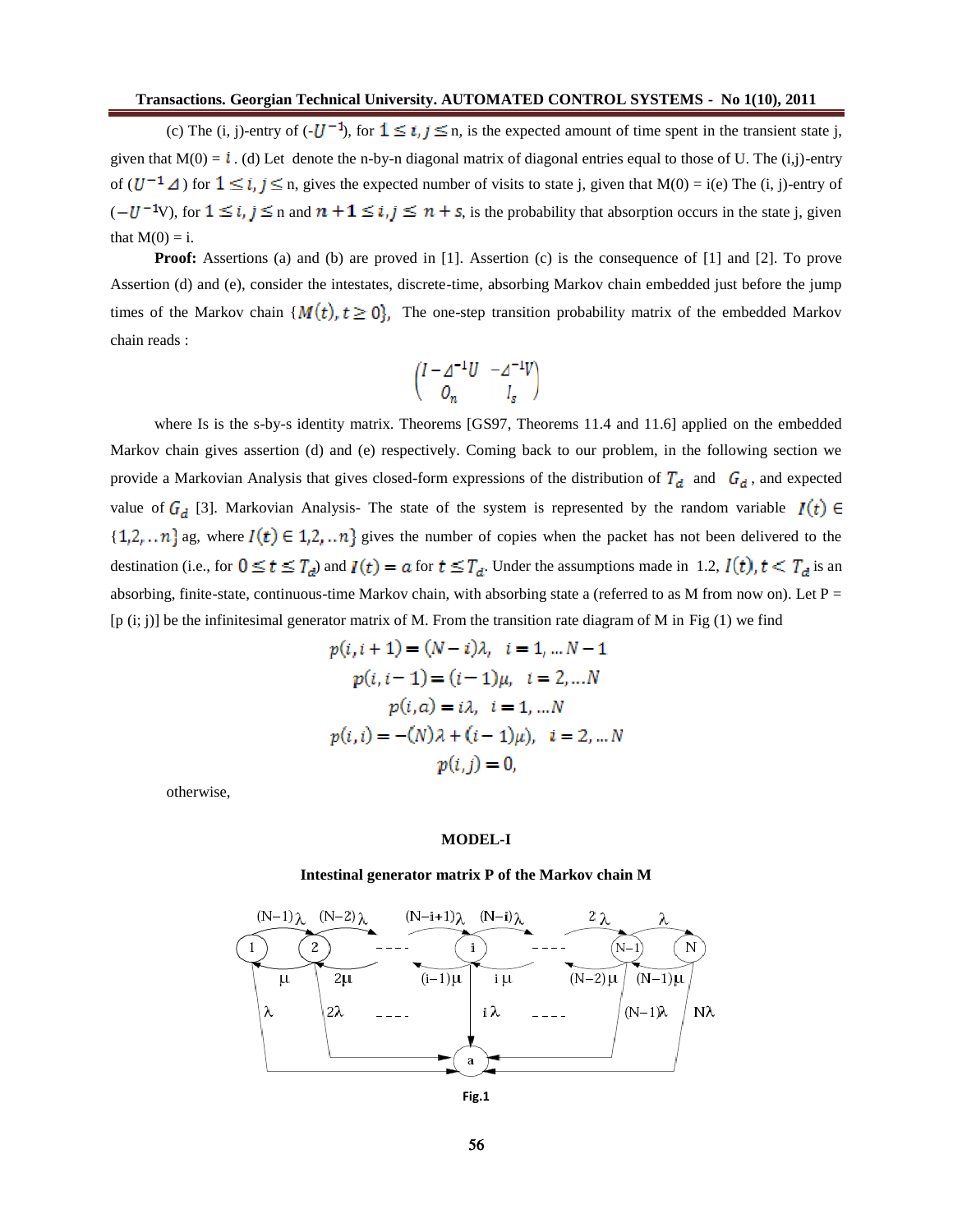Where Transition rate diagram of M.

$$
P = \begin{pmatrix} Q & R \\ 0 & 0 \end{pmatrix}
$$

Where  $Q = [[p(i, i)]_{1 \le i, j \le N}]$ ,  $R = (p(1, a), \dots p(N, a)^{T})$  and 0 is the N-dimensi-onal row vector whose all components are equal to 0. Let  $Q^* = -Q^{-1}$ . That shows that Q exists and finds the closed-form expression of it  $s(i, j)$ -entry.

The original problem ,The probability distribution of the number of copies at delivery time is given by  $P_1[C_d = j]$ , and the  $n<sup>th</sup>$ order-moment is given by  $E_1[C_d^n]$  [1], where

$$
P_1[C_d=j] = q^*(i,j)r(j,a_j)
$$

Let  $P_i [C_d = j]$  be the probability that the number of copies in the network at the delivery time is j, given there are i copies in the network at time  $t = 0$ . We assume without loss of generality that the Markov chain M is leftcontinuous so that  $P_i [C_d = j] = P[I(Td) = j]$  (by convention I(t) is the state of the process M just before time t. In words  $P_i [C_d = j]$  is the probability that the last visited state before absorption is j, given that the initial state is i. If we split the absorbing state a into N absorbing states  $a_1, \ldots, a_n$  as shown in Fig.2, we will not act the dynamics of the original Markov chain before absorption. This means that the matrix Q in of the original absorbing Markov chain is the same as its corresponding matrix of the moiled absorbing Markov chain. Clearly  $P_i [C_d = j]$ , is now equal to the probability that the moiled chain is absorbed in state  $a_j$ . This shows that the N is large the sistem and has a deterministic path MP.

### **MODEL-II**

#### **The model absorbing Markov chain with N absorbing states**



#### **3. Conclusion**

There are two models for two-hop relay Routing with limited Packet Lifetime with a single parameter in a random medium. where the source node wants to send a single packet to the destination node. However the construction of two-hop Relay Routing models , has attracted Signing cant attention due to its challenging research problems Indeed, the above mentioned statement of the problem can be done in the following way: any complex behavior based on a finite storage space can be represented as being generated by a realization algorithm for two-hop relay Routing with limited Packet Lifetime and with a finite memory [4].